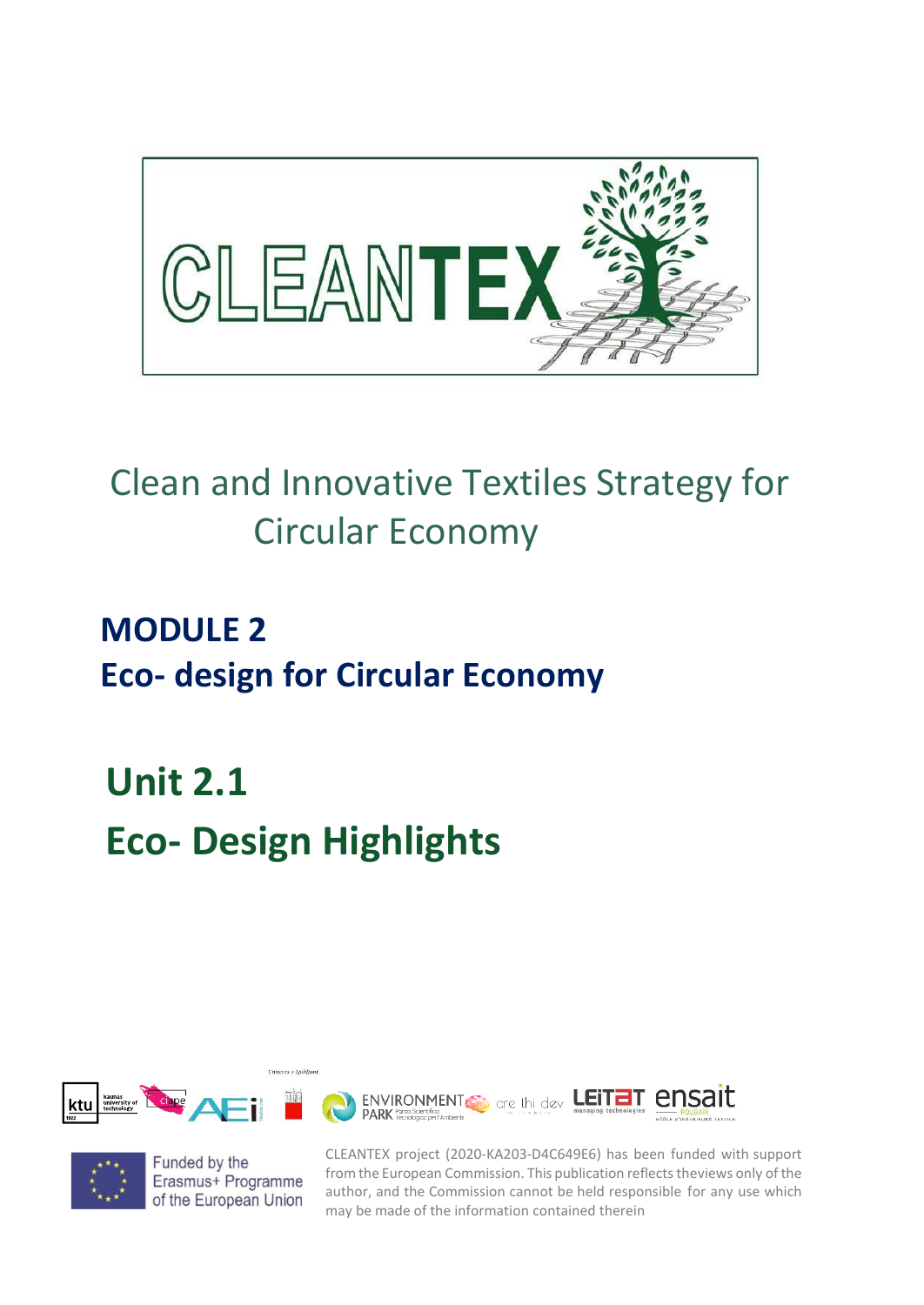This module will explain the role of design on the sustainability of textile products. It will briefly the role of design in the circular economy, it will present some definitions of EcoDesign, Drivers for EcoDesign, Eco Design and Consumers, EcoDesign and Designers and finally Tools for EcoDesign.

# Introduction, definition, aspect that affect and indicators that set an eco- design

Eco-design is a new philosophy that can affect all phases of product development embedding the concept of product sustainability and taking into account green criteria from start to finish.

According to the European Environment Agency, *"eco-design is the integration of environmental aspects into the product development process, by balancing ecological and economic requirements. Eco-design considers environmental aspects at all stages of the product development process, striving for products which make the lowest possible environmental impact throughout the product life cycle".*

Ecodesign involves designing or redesigning products, services, processes or systems to avoid or repair damage to the environment, society and the economy. The basis of eco- design is the product design process. Due to the changes that happen to the different environments that affect the business world, the social environment, the legal, governmental, technological and the actual environment. The concept of eco-design is the new method of product design, since it is combining all the necessary resources in the multi- faceted filed of product design, manufacturing and supply chain management. This new concept assists to predict, partly, the possible changes in the impacts that the design and manufacturing processes will leave on the environment.

There are several different names that refer to the same concept and factors of eco- design. These names are:

- Sustainable design
- Environmental and conscious design
- Life-cycle and life-cycle engineering design
- Clean design

The complexity of eco- design is mirrored in the multiple questions that need to be answered in order to determine the adequacy of a company's so- called eco- design process. The questions will work as monitors to valorize the industry's and the environment's aspects:

From the side of the industry, it is called to answer:

- Does the tool support the meeting of product requirements?
- Does the tool address environmental product legislation requirements?
- Can the tool be used by company staff, or will external expertise be required?
- Does it reduce the risk of important elements being forgotten?
- Does it fit in well with how products are launched by the company?
- Is the tool user friendly, easy to adopt and implement?
- Does it save time in the overall development process?
- Is it affordable by the company?
- Is it acceptable in terms or environmental responsibility?

Copyright © CLEANTEX Consortium. All Rights Reserved In order to produce answers to these questions one must measure the efficiency of the sustainable thinking. Therefore, this is useful to measure the use of resources and their efficiency, the impact of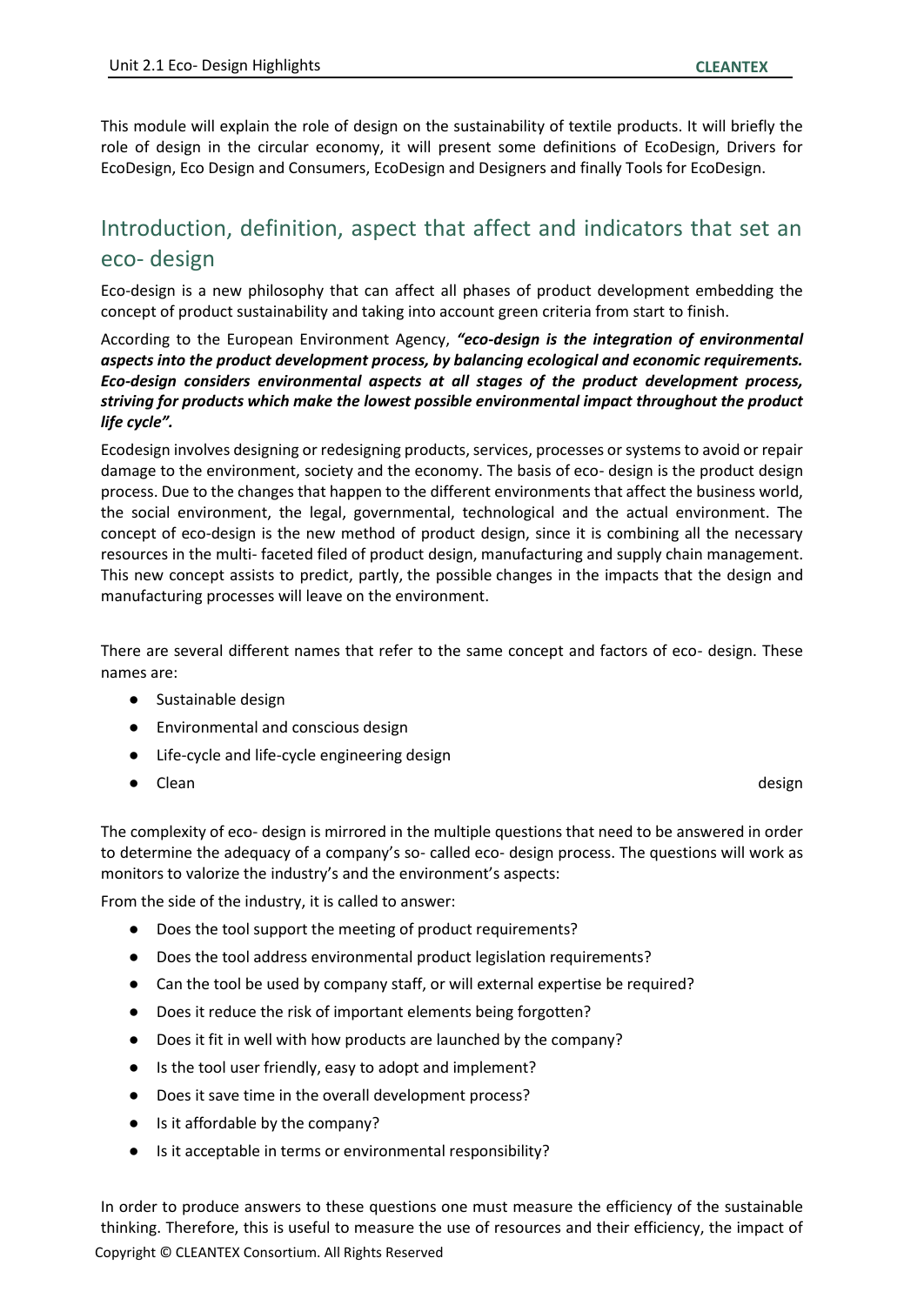the economic activities to the environment, while taking into consideration social economic and environmental fields. While it seems that one is trying to measure the unmeasurable there have been researches and regulations produced, according to the legislations of the countries, continents and businesses.

## Eco- design in the fashion industry

A big sector that eco- design plays a very important role in, is the fashion industry. The clothing, the accessories, the shoes and the leather industry are already taking into consideration the mentality and are adopting it to their labour and production as a major factor. Hence, new principles are being developed for new business models that will increase the clothing use, for the creation of safe and renewable inputs and for the creation of solutions so that the used clothes are turned into new.

First thing first, is the categorization of the fashion industry. It can be divided into two types, the slow fashion and the fast fashion model. By the names only, it is easy to understand what each model represents. On one hand, fats fashion is following a specific mindset that is recognized by:

- **Mass production**
- Globalization
- It is depending its activity on the image of the company
- New instead of old (old is commonly referred nowadays to vintage)
- There is a large dependency on the market needs
- There is unawareness surrounding the impact that it has to different environments
- Its cost is based on labour costs and material costs
- The production is of large scale

And on the other hand, slow fashion model's mindset is recognized by:

- Diversity in production (meaning producing unique items)
- It can be of global and local activity
- It is depending its activity on the sense of self
- Instead of aiming to produce new products, it is focusing on making long lasting and wellmaintained products
- There is mutual trust between the company and its market
- There is awareness of the environmental impacts
- The pricing is based on transparent and true facts incorporating ecological and social costs
- The production is usually of small and medium scale

With the introduction of eco-design in the fashion industry, there is a third model created, the eco fashion, also referred as sustainable, organic, conscious fashion. This indicates that slow fashion and fast fashion surely, cannot be referred as eco fashion. And this is true. The fact that a production is based on the slow fashion model's mindset, this does not make it sustainable. Ecological fashion takes from the top to the bottom the supply chain system of a company and reorganizes it in this way and on every step, in order to avoid any negative impacts and improve the activities.

This is a talk of trillions of dollars, and this is proved by the numbers of the fashion industry of today:

- Industry's worth values at 1.3 trillion USD
- Holds an amount of 300 million people employed

Copyright © CLEANTEX Consortium. All Rights Reserved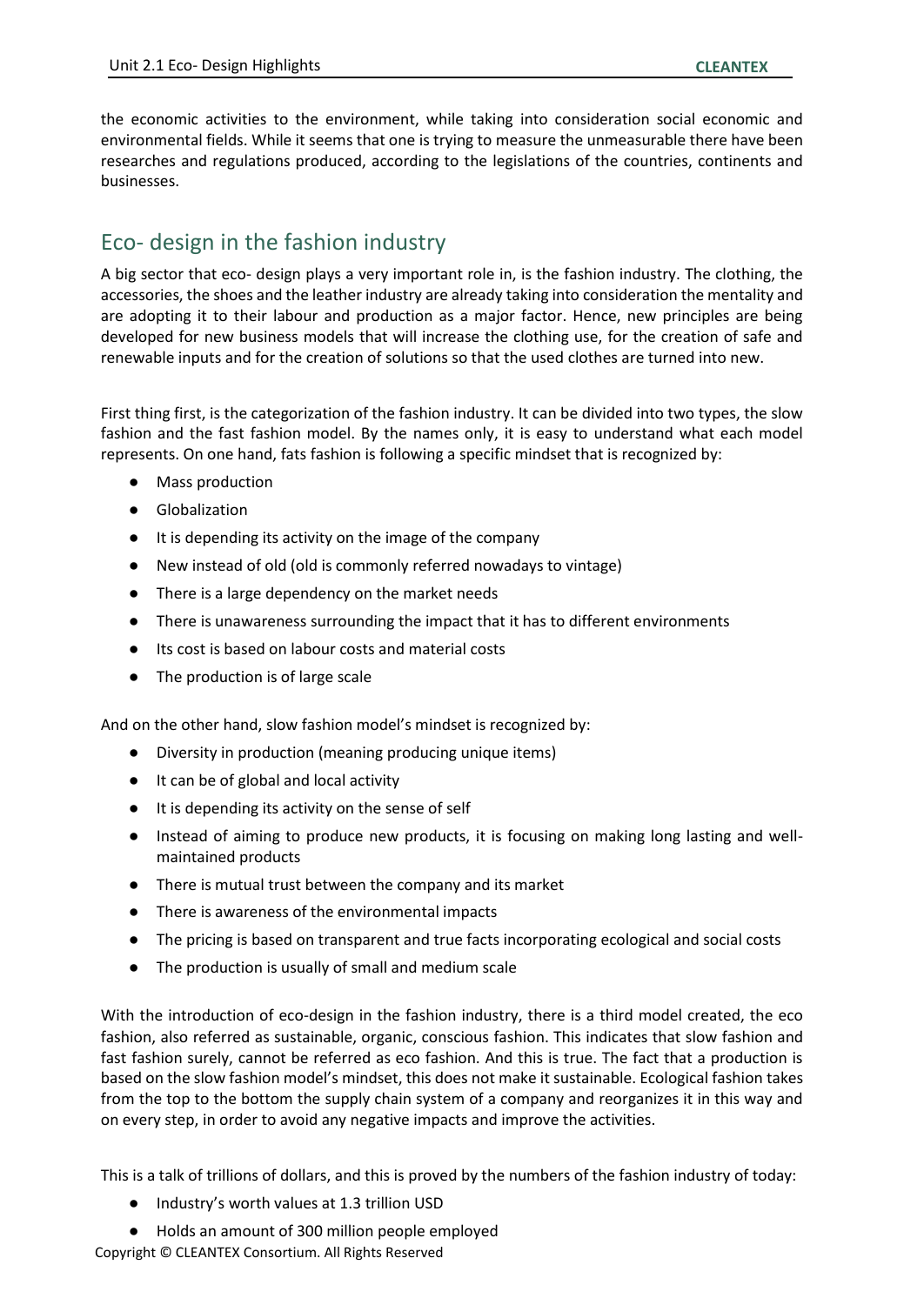- Uses more than 60% of textiles for clothing
- Clothing use has declined

For starters, anyone in the fashion industry, producers/ manufacturers and consumers can make the difference by small but important steps. Reuse, recycling, upcycling and remanufacturing are main variables that will affect and change in the longtime the cycle of the products.

## Eco- design in product development

Let's start with the presentation of the typical standard product development where we can find 5 phases.

### Idea Generation

In this first phase, the company is searching for ideas for a new product. These ideas can come from customers, competitors, newspapers, journals, employees, suppliers etc. This is a crucial phase since all next phases and processes are built on this. Usually small businesses have not equal access to R&D, meaning technical research for the development of a new product.

#### Screening

The ideas that have been generated from the first phase need to be filtered out so that only the viable ones are kept and further developed. In this phase the company collects opinions from stakeholders such as customers, employees, and maybe other companies. The aim is to avoid costly unfeasible ideas. Other factors such as competition, legislation and technology changes may also affect the company's decisions. At the end of this second phase only a few ideas will remain.

#### Concept Development

In this third phase the company has to estimate the potential costs, revenues and profits related to the product. It also "conducts a SWOT analysis to identify the Strengths, Weaknesses, Opportunities and Threats existing in the market". The aim is to identify the products's target group and consequently its niche.

### Product Development

This phase consists of the design and manufacture of the product that starts with the manufacture of the prototype and its testing. Based on the results of the testing the company decides whether or not to proceed with a large-scale production.

### Commercialization and Rollout

In this last phase the company launches the promotion campaign for the new product as well as the new product, based on the results of the market research that has been conducted in previous phases.

According to UNCTAD (United Nations Conference on Trade and Development), UNEP and the Ellen MacArthur Foundation,

- Some 93 billion cubic metres of water enough to meet the needs of five million people is used by the fashion industry annually,
- Around half a million tons of microfibre, which is the equivalent of 3 million barrels of oil, is now being dumped into the ocean every year.
- Around 20 % of wastewater worldwide comes from fabric dyeing and treatment.
- Of the total fiber input used for clothing, 87 % is incinerated or disposed of in a landfill.
- As for carbon emissions, the industry is responsible for more than all international flights and maritime shipping combined.

If demographic and lifestyle patterns continue as they are now, global consumption of apparel will rise from 62 million metric tons in 2019 to 102 million tons in 10 years.

Copyright © CLEANTEX Consortium. All Rights Reserved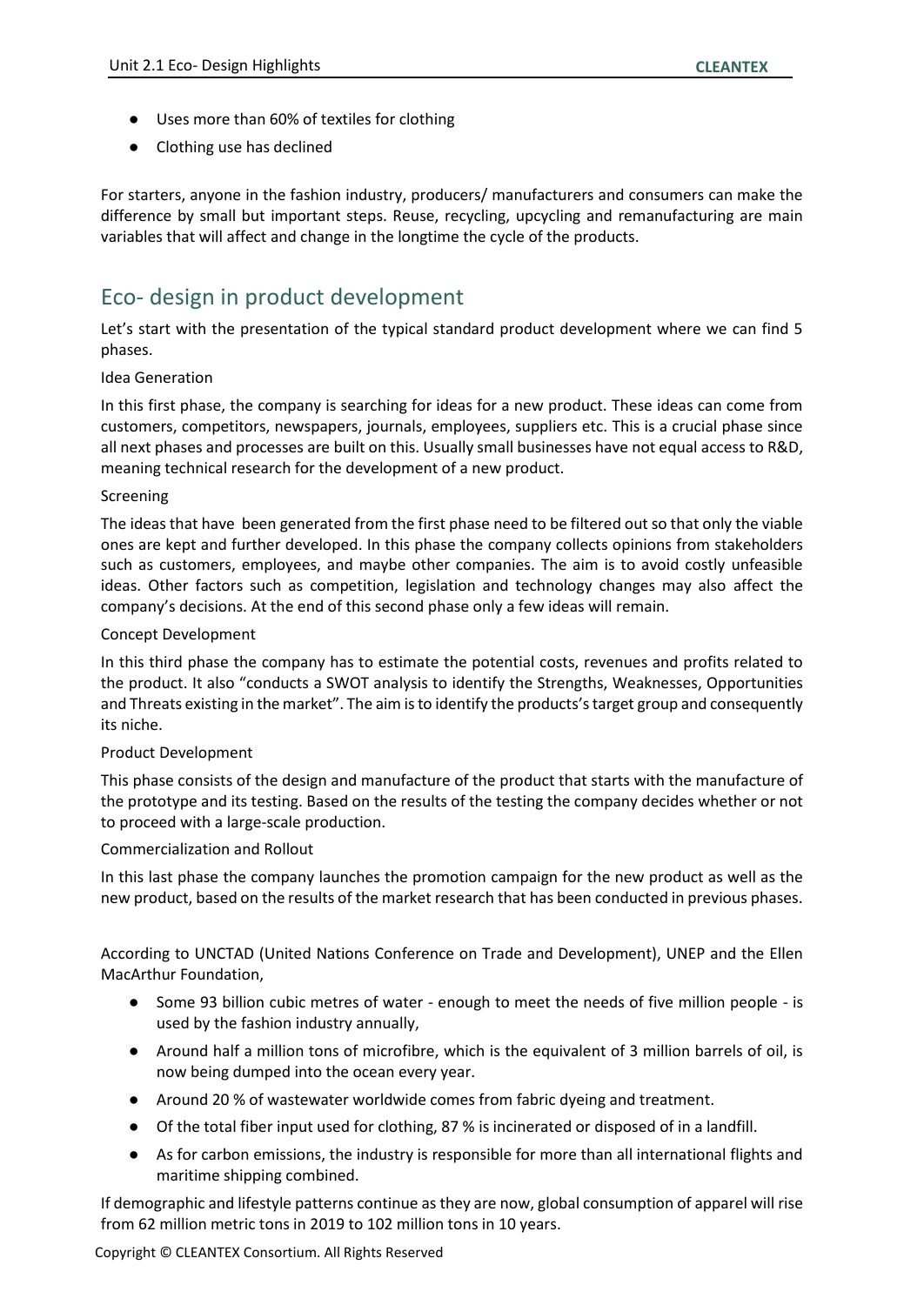The key points of a product's lifecycle that need to be taken into account during the product development are:

- Design does the design ensure that the product meets its purpose in the most energy and resource efficient way? Can the product be repaired, remanufactured, disassembled or recycled easily? Does the design make use of the most efficient materials and enable the user to be as efficient as possible in using the product?
- Raw materials can fewer raw materials be used to get a satisfactory result? Are raw materials recycled or recyclable? Are raw materials used with the least environmental impact? Is there compliance with regulations on hazardous materials?.
- Manufacture can the manufacturing be more energy efficient? How can waste and packaging be reduced? Are there other ways to get the same manufacturing results but be more efficient?
- Retail is the packaging as efficient as possible? Could less packaging be used? Can transport costs be reduced by shortening supply chains or the distance the products need to travel? Could the way in which the goods are displayed be improved, and can waste be reduced through better supply chain management? Is there communication to the customers on how to choose the most environmental products?
- Use can the product be made in such a way that it lasts longer, either by better component use or designing with easy repair in mind? How can customers be guided to use the same products for longer?
- End of life can the product or service be reused, remanufactured or recycled? If not, can the amount that needs to go to landfill be reduced?
- Legal are the legal responsibilities, if any, met?

Besides the environmental impact, social impact considerations can also be taken into account as the effects on workers and local communities where the raw materials come from, where the goods are produced and where they end up after being used?

### Success factors

For a successful implementation of eco-design the following parameters should be considered.

Involving stakeholders from an early stage and encouraging participation so that all can understand and decide on changes relating to the eco-design process before their implementation

Favoring group work: to facilitate change in all stakeholders by getting them to evolve in a "collective" form (integration into the group),

Involving people through participative training, research and application rather than transmitting of theoretical information

Promoting exchanges: opting for bi-directional communication and an interactive approach which is not limited to top-down communication and training,

Assuring an environment of confidence, promoting the involvement and commitment of the Management by developing and conveying a specific vision, which helps being firm about the objective determined but flexible about the actions required to achieve this objective.

## **Obstacles**

The implementation of the eco-design approach results in changes in the practices of those concerned, due mainly to:

- the consideration of new parameters,
- the use of new tools and/or methods,

Copyright © CLEANTEX Consortium. All Rights Reserved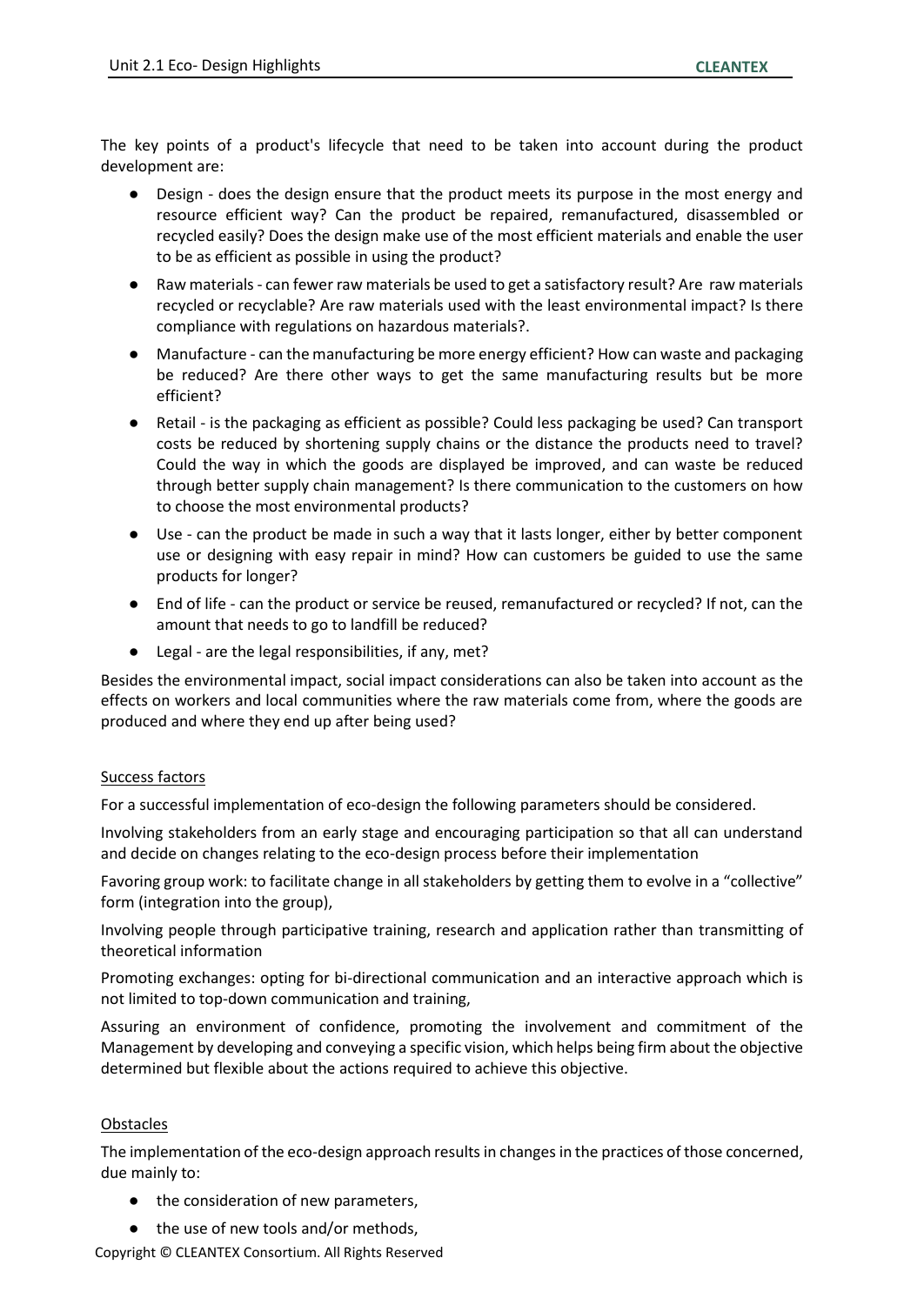the potential implementation of a new organization...

The human factor plays a prominent role in these modifications, as the project can generate fear and difficulties for the employees (skills to be acquired, loss of existing skills, difficulties in reviewing themselves or looking forward, etc.)

Other possible obstacles are:

- Potential increase in product cost
- Increased development time, human and financial investments and therefore associated costs
- Changes in company policy or regulation, which can lead to evolving specifications
- Insufficient knowledge of the environment

The eco-design approach has an impact on many product characteristics. These include:

Fewer materials. This protects resources and reduces emissions.

Easy to recycle. Using materials that are easily identified, reused or recycled.

Use of bio-materials. Using a single type of material or a biodegradable material is best, whether natural or a derivative.

Long-lasting. The product should be long-lasting, its useful life being maximised

Multipurpose, reusable and recyclable. Products should have multiple uses, be suitable for reuse, and be manufactured with recyclable materials.

Lowering emissions. Products should be of a suitable size to save material and fuel consumption during transport to reduce CO2 emissions.

Innovative. Technological innovations can optimise product efficiency and sustainability.

Green message. Sustainable design spreads the idea of sustainability with messages intrinsic to the product itself.

"Product designers who aim to develop products with lower environmental impact need tools that include information, guidance and examples.

There are many different tools that integrate environmental criteria that can be used to support product development.

The design tools can be divided into two types: quantitative and qualitative. The first require large amounts of information and time for their use. Unlike qualitative which are simpler, require less information and time, which allows an easier integration in the internal product development. The latter are more suitable for designers despite having a larger margin of error

The main quantitative tool is the Life Cycle Assessment (LCA), a tool to assess the environmental aspects and impacts associated with a product from cradle to grave, through a specific methodology. For the use of LCA there are several integrated software, supported by databases of materials and production processes.

The quantitative tools are more difficult, they need specific knowledge and are time consuming. To overpass these limitations and in order for the tools to fit different contexts simpler versions of a qualitative nature have been developed. Despite, allowing the incorporation of various environmental criteria, as more summarized they become the less reliable they are.

There are also eco- design tools that go beyond the strict environment scope and incorporate sustainability, economic and social criteria. These tools are based on methodologies used in ecodesign, extending its scope. An example of a quantitative tool here is the S-LCA (Life cycle assessment – social) and examples of qualitative such tools are the MSDP (Method for sustainable product development) and the SDO Toolkit (Sustainable Design Orienting Toolkit)".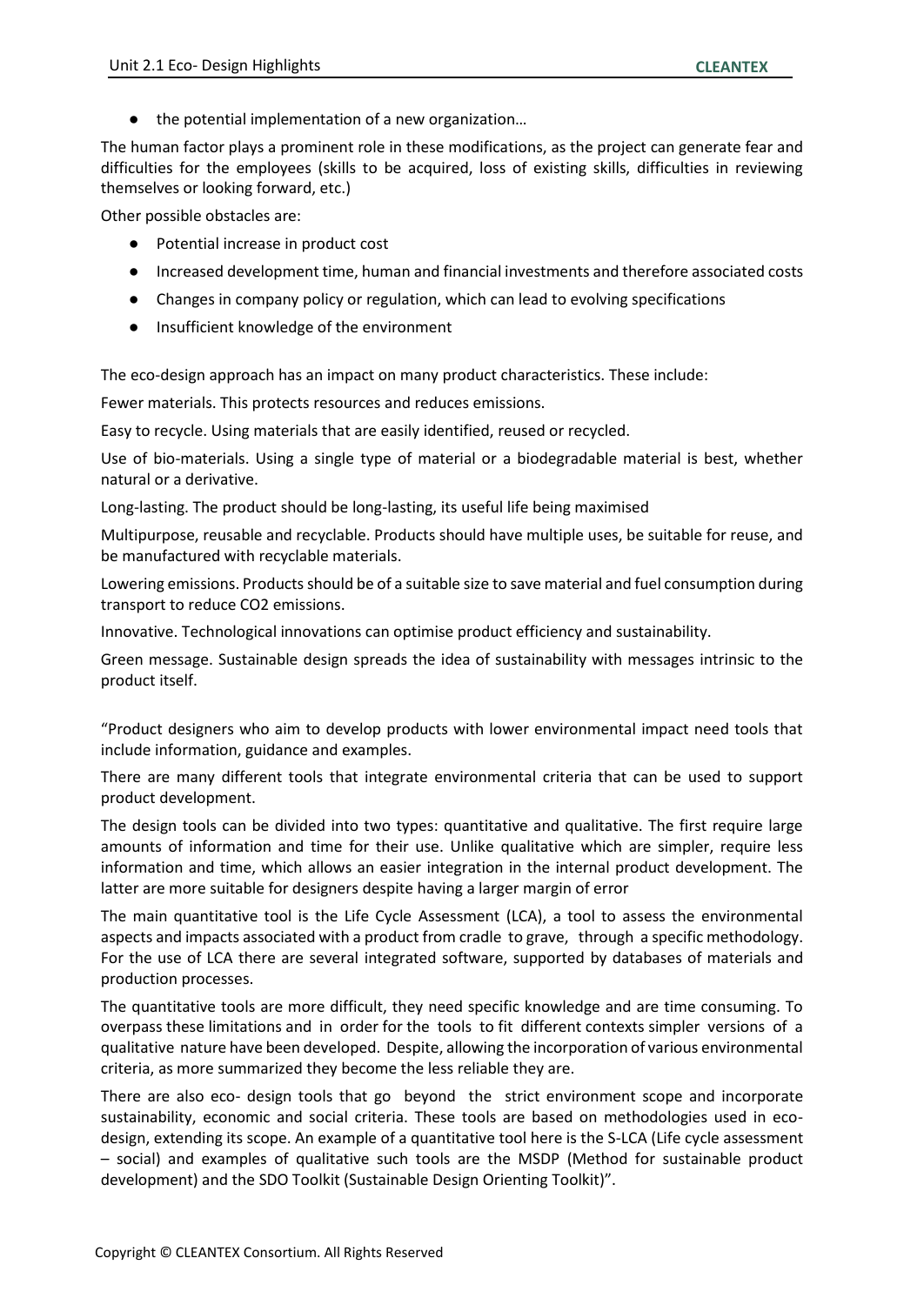## Eco-design in opening new channels to sustainability

Textiles (apparel and fabrics) have been identified by the European as one of the priority product within its circular economy initiatives that can contribute to the achievement of both EU and global goals. "The European Green Deal, the Circular Economy Action Plan (CEAP) and the Industrial Strategy identified textiles as a priority sector in which the EU can pave the way towards a carbon neutral, circular economy, and announced an EU Strategy on textiles. The action can contribute to many of the UN Sustainable Development Goals (SDGs), including Goal 6: Clean water and Sanitation, Goal 7: Affordable and Clean Energy, Goal 12: Responsible Consumption and Production, and Goal 13: Climate Action" (Eionet Report ‐ ETC/WMGE 2019/7).

This report largely depends on documents produced by the EC related to the Textile sector in order to highlight the importance that EC is placing for the sustainability of the sector and the corresponding references are given at the end.

It is to be noted that there are many organisations and NGOs that aim at encouraging the use of sustainable practices and they also promote the role of design in the circular economy mode of operation, such as the Ellen Macarthur foundation, the Circular Fashion Summit, EURATEX, etc. A short search in the Web will present many such initiatives.

The product and its design are central in the transition to a circular mode of operation. Decision made during the design stage are easy to be evaluated and alternatives can be assessed. If a product is on the manufacturing stage, then changes are difficult and expensive to be done. The same applies for the environmental footprint. The design stage it is a relatively low-cost activity, but it determines 70- 80% of all product characteristics, including its product-related environmental impacts. Previous EU Ecodesign product policies were towards electric and electronic appliances (for example, refrigerators, washing machines and dishwashers), but now the Commission has committed to expand the Ecodesign approach to a wider range of products, including textiles.

Designing products in a smarter way can extent their useful lives and achieve reuse, repair, redistribution, remanufacture and refurbishment. These aspects are not taken into account when designing a product and mostly issues related to waste are considered.

Currently the textile sector follows the linear mode of operation, where large amounts of nonrenewable resources are extracted to produce textile products that are often used for only a short period, especially the clothes, and then the materials are landfilled or incinerated. Increasing circularity requires insight into the current drivers of product design, form and function as well as emerging trends that may change these. These changes are nor general and applicable to all sectors, and there is not a solution that fits all cases.

The current textile system is extremely wasteful and polluting. Currently circular business models for the textiles are directed towards the sustainable production of natural and synthetic fibres, and safe additives and process chemicals. It is also essential that textile value chains are transparent and traceable to guarantee clean and safe material cycles.

However, it is the design stage that is crucial for achieving durable textiles which can be made for longer use, repair, recycling and at the same time estimating the resources, the energy footprint and the use of harmful chemicals.

Product design determines to a large extent the longevity, reparability, recyclability, proportion of recycled and renewable material in the product, and its suitability for refurbishment or remanufacture. Product design therefore determines the circularity potential of a product.

Ecodesign requires interdisciplinarity between designers, chemists, material developers, etc. and education, both during professional education and in life-long-learning programmes for industry professionals.

A designer's education curriculum must have a strong sustainability focus in order to motivate them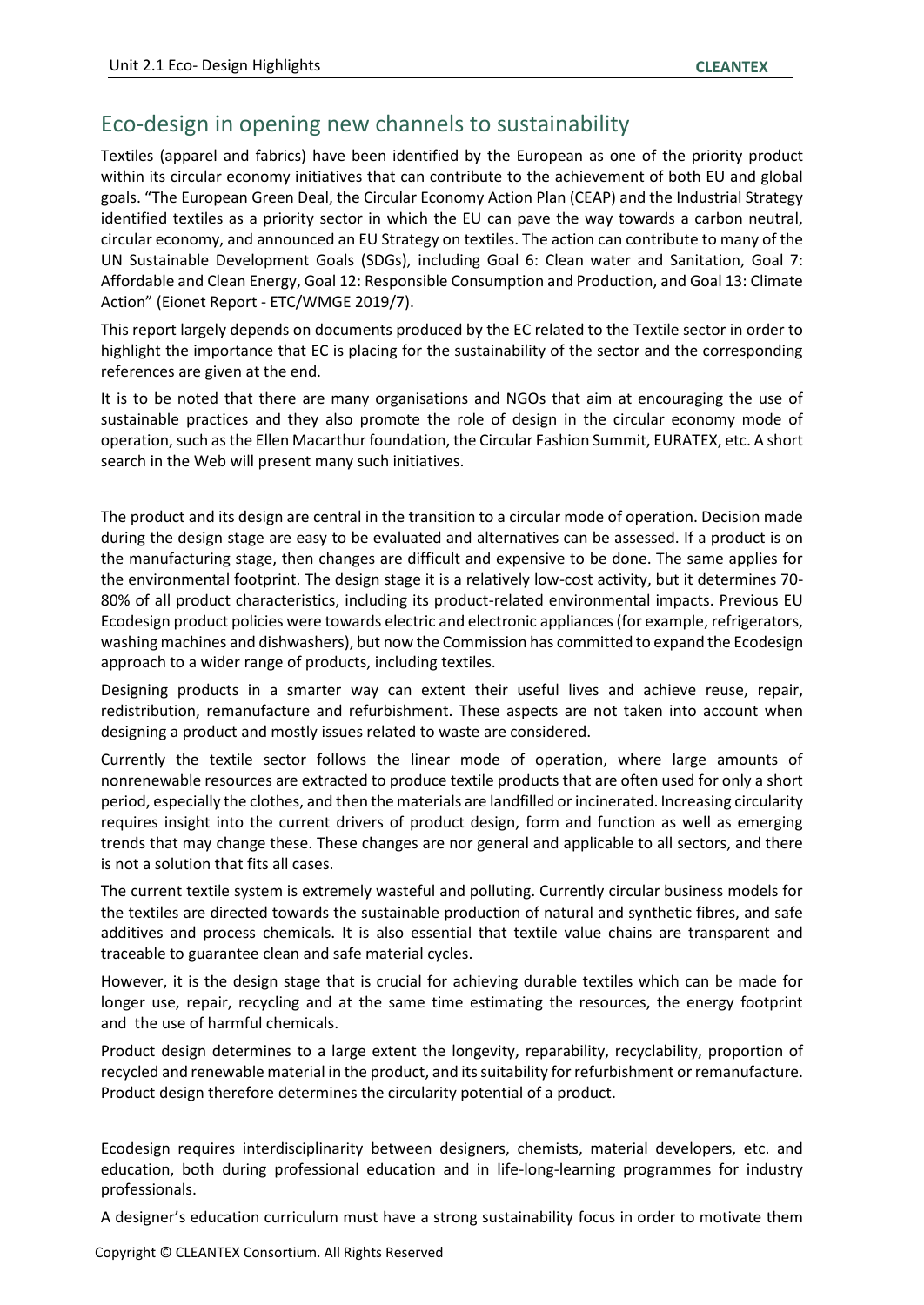and change their design culture.

A designer must have appropriate education and experience in sustainable material choices and proposed designs must be as possible timeless, durable and easy to repair.

Designers must also have incentives or a mandate within their organizations in order to design for circularity and management support must be active because they To assure effective implementation, it is important that the same mind shift takes place at the top management level, at which financial and strategic decisions are taken

A designer should

- evaluate the manufacturing process in terms of energy and water use
- avoid the use of toxic chemicals which makes the end product safe for the user.
- Consider the use/ maintenance of a textile product as it causes environmental problems. A designer has to estimate the washing instructions: the washing frequency and the use of efficient but environmental harmless washing agent. These all depend upon suitable material decisions.
- avoid the use of unnecessary packaging. The use of cheap, throwaway containers, for example, might damage the ozone layer.
- Many products can produce negative consequences after their useful product life is over. Ecodesign considers environmental aspects at all stages of the product development process, striving for products which make lowest possible environmental impact throughout the product life cycle.

The task for Ecodesign can be assisted by the introduction of Guidelines that assist the designer in the decision making process and public authorities can play an important role in steering industry towards sustainable design and production processes

The list of Guide lines cannot be exhaustive but some indicatives are mentioned bellow

The EU Ecodesign Directive, its focus is on energy efficiency and in particular on energy-consuming products. Little attention has been given so far to material choices and circularity aspects which is the focal point of Ecodesign for textiles.

In July 2019, the Ellen MacArthur Foundation's Make Fashion Circular Initiative published a set of Jeans Redesign Guidelines.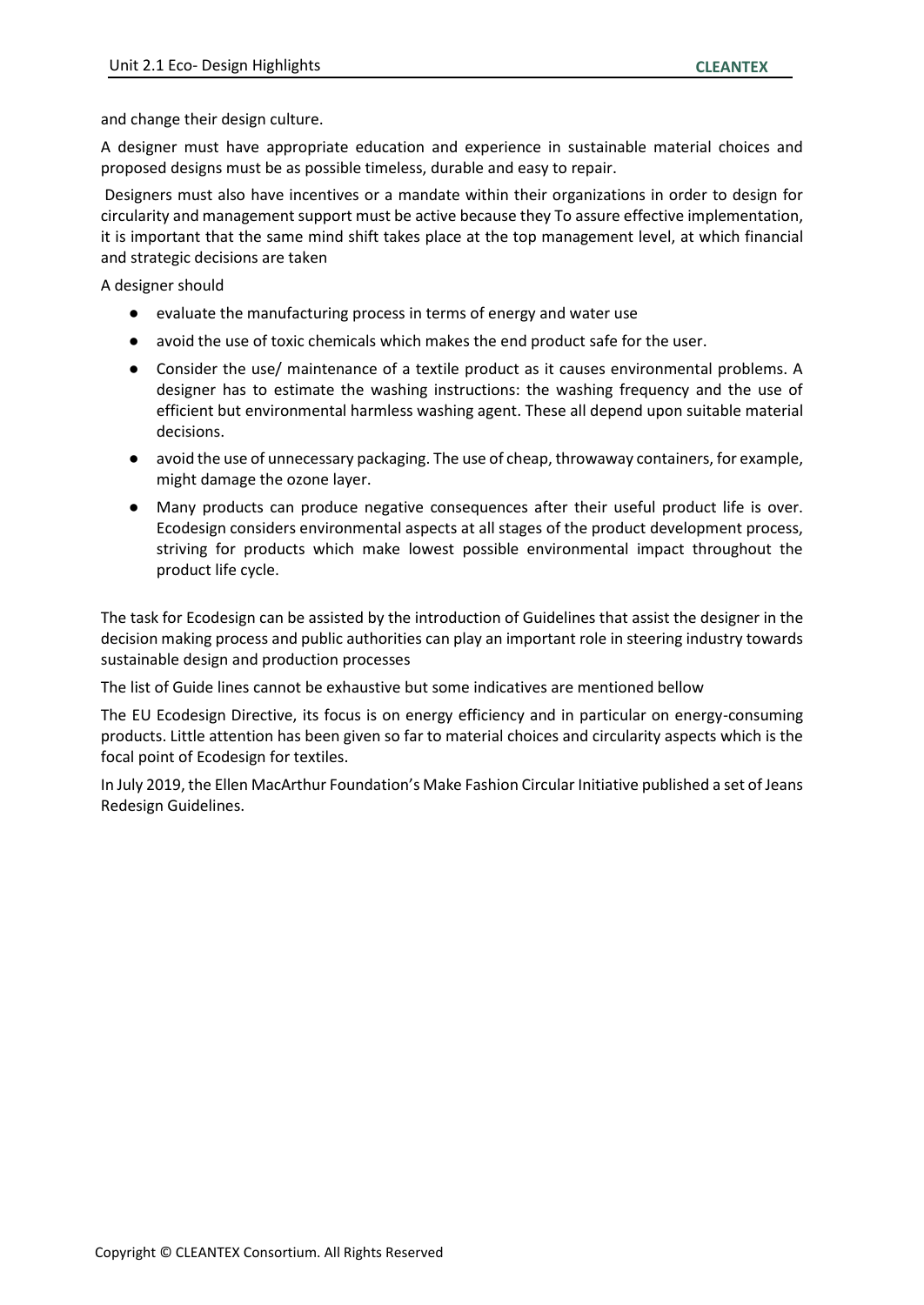#### **BOX 4.3 Jeans Redesign Guidelines**

The Jeans Redesign Guidelines (Ellen MacArthur Foundation, 2019) set out minimum requirements to ensure jeans last longer, can easily be recycled and are made in a way that is better for the environment and the health of garment workers. Health, safety and improvement of working conditions in global textile manufacturing are prerequisites. Beyond this, the Guidelines provide minimum requirements for jeans on durability, material health, recyclability and traceability.

Durability

- jeans should withstand a minimum of 30 home laundries, while still meeting the minimum quality requirements of the brands;

- garments should include labels with clear information on product maintenance.

Material health

- jeans should be produced using cellulose fibres from regenerative, organic or transitional farming methods;

- jeans should be free of hazardous chemicals and conventional electroplating. Stone finishing, potassium permanganate (PP) and sandblasting are prohibited.

Recyclability

- jeans should be made with a minimum of 98% cellulose fibres by weight;

- metal rivets should be designed out, or reduced to a minimum;

- any additional material added to the jeans should be easy to disassemble.

Traceability

- information that confirms each element of the Guidelines' requirements has been met should be made easily available;

- organisations that meet the requirements will be granted permission to use the Jeans Redesign logo on jeans produced in line with the Guidelines;

- Jeans Redesign logo use will be reassessed annually based on compliance with reporting requirements.

Ecodesign is one of the action towards the complete sustainable and circular system for textiles.

It is an imitative and it cannot be treated isolated although it can produce some success stories.

The transformation of the current textile system to a sustainable and circular one, requires a more systemic change.

A circular system requires strong supporting policy measures at all stages of the value chain, new education and behavioural change, new business models, innovative production methods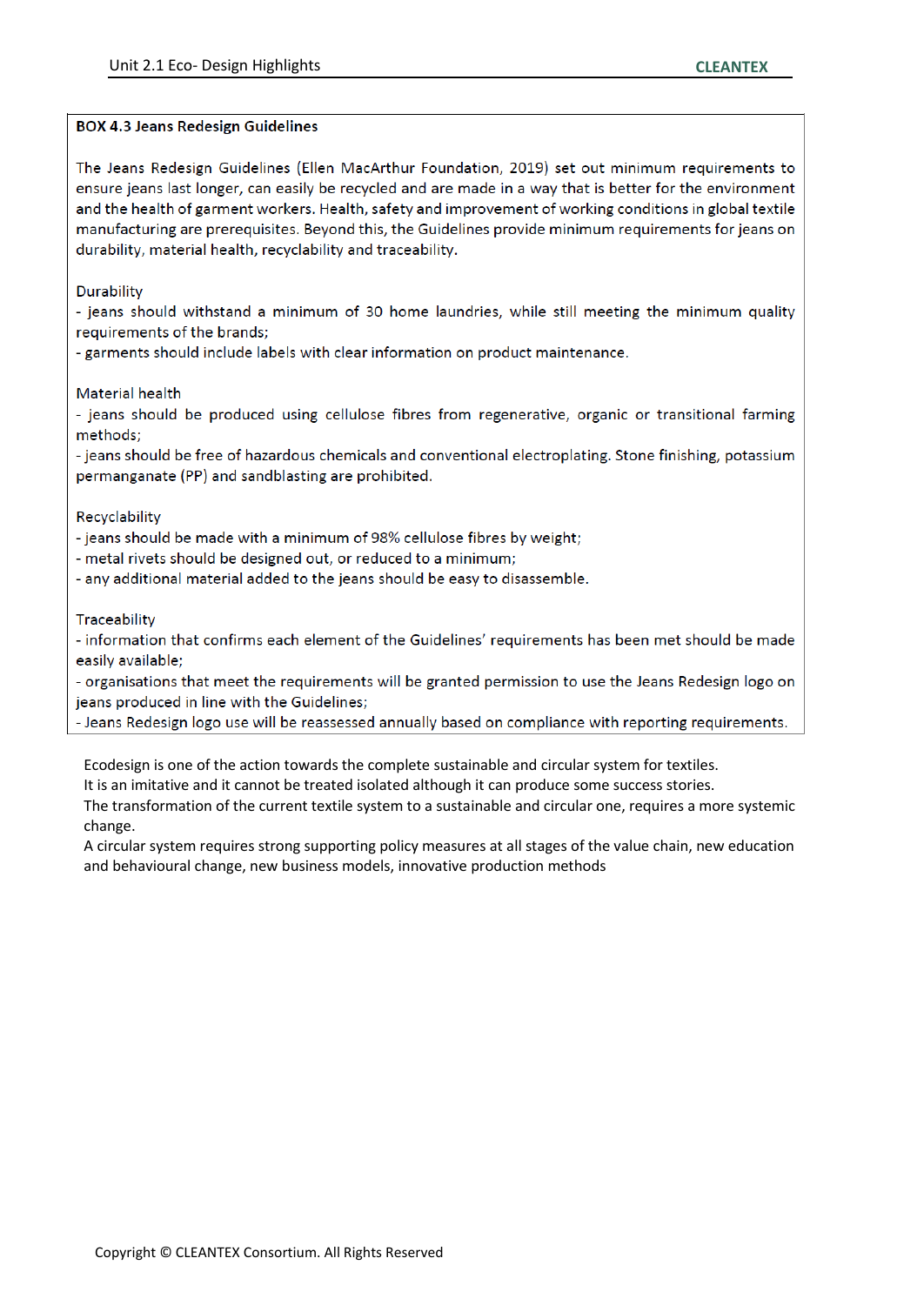## USED AND INTERESTING REFERENCES

- European Environment Agency, [Online] available at: https://www.eea.europa.eu/help/glossary/eea-glossary/eco-design
- "Eco-design in product and service development. What is eco-design?", NIBUSINESS INFO.CO.UK, [Online], available at: https://www.nibusinessinfo.co.uk/content/whatecodesign
- Source: Knight, P., & Jenkins, J. (2009). Adopting and applying eco-design techniques: a practitioners perspective. Journal Of Cleaner Production, 17(5), 549-558. doi: 10.1016/j.jclepro.2008.10.002
- Cimatti, B., Campana, G., & Carluccio, L. (2017). Eco Design and Sustainable Manufacturing in Fashion: A Case Study in the Luxury Personal Accessories Industry. Procedia Manufacturing, 8, 393-400. doi: 10.1016/j.promfg.2017.02.050
- DESIGN4CIRCLE, JOINT CURRICULUM GUIDE IN ECO-DESIGN IN TEXTILE AND FASHION ECTORS TOWARDS A CIRCULAR TEXTILE INDUSTRY, Grant Agreement number 2018-1-LV01- KA202-046977
- Archive.ellenmacarthurfoundation.org. 2022. Fashion and the circular economy. [online] Available at: [https://archive.ellenmacarthurfoundation.org/explore/fashion-and-the-circular](https://archive.ellenmacarthurfoundation.org/explore/fashion-and-the-circular-economy)[economy](https://archive.ellenmacarthurfoundation.org/explore/fashion-and-the-circular-economy)
- «Five Phases of the New Product Development Process», by Daphne Adams, Updated January 29, 2019, CHRON, [Online], available at: [https://smallbusiness.chron.com/five](https://smallbusiness.chron.com/five-phases-new-product-development-process-16006.html)[phases-new-product-development-process-16006.html](https://smallbusiness.chron.com/five-phases-new-product-development-process-16006.html)
- "How Much Do Our Wardrobes Cost to the Environment?", THE WORLD BANK, September 23, 2019, [Online], available at: https://www.worldbank.org/en/news/feature/2019/09/23/costo-moda-medio-ambiente
- "UN launches drive to highlight environmental cost of staying fashionable", UNITED NATIONS, UN News, March 25, 2019, [Online], available at: <https://news.un.org/en/story/2019/03/1035161>
- "Ecodesign in product and service development, Evaluate your eco-design products", NIBUSINESS INFO.CO.UK, [Online], available at: <https://www.nibusinessinfo.co.uk/content/evaluate-your-ecodesign-products>
- "Eco-design: how to manufacture sustainable products to satisfy consumers", IBERDROLA, [Online], available at: https://www.iberdrola.com/social-commitment/eco-designsustainable-products
- José VICENTE, Rui FRAZÃO e Fernando MOREIRA DA SILVA, Faculdade de Arquitectura da Universidade Técnica de Lisboa 2 LNEG – Laboratório Nacional de Energia e Geologia, ECODESIGN TOOLS One basis to operationalize Sustainable Design [Online], available at: https://www.researchgate.net/publication/289236511\_Ecodesign\_Tools\_One\_basis\_to\_ope rationalize\_Sustainable\_Design
- EEA Report No 6/2017, Circular by design, Products in the circular economy, Circular by design - Products in the circular economy — European Environment Agency (europa.eu)
- Niinimaki, K., (2006), Ecodesign and Textiles, Research Journal of Textile and Apparel, DOI: